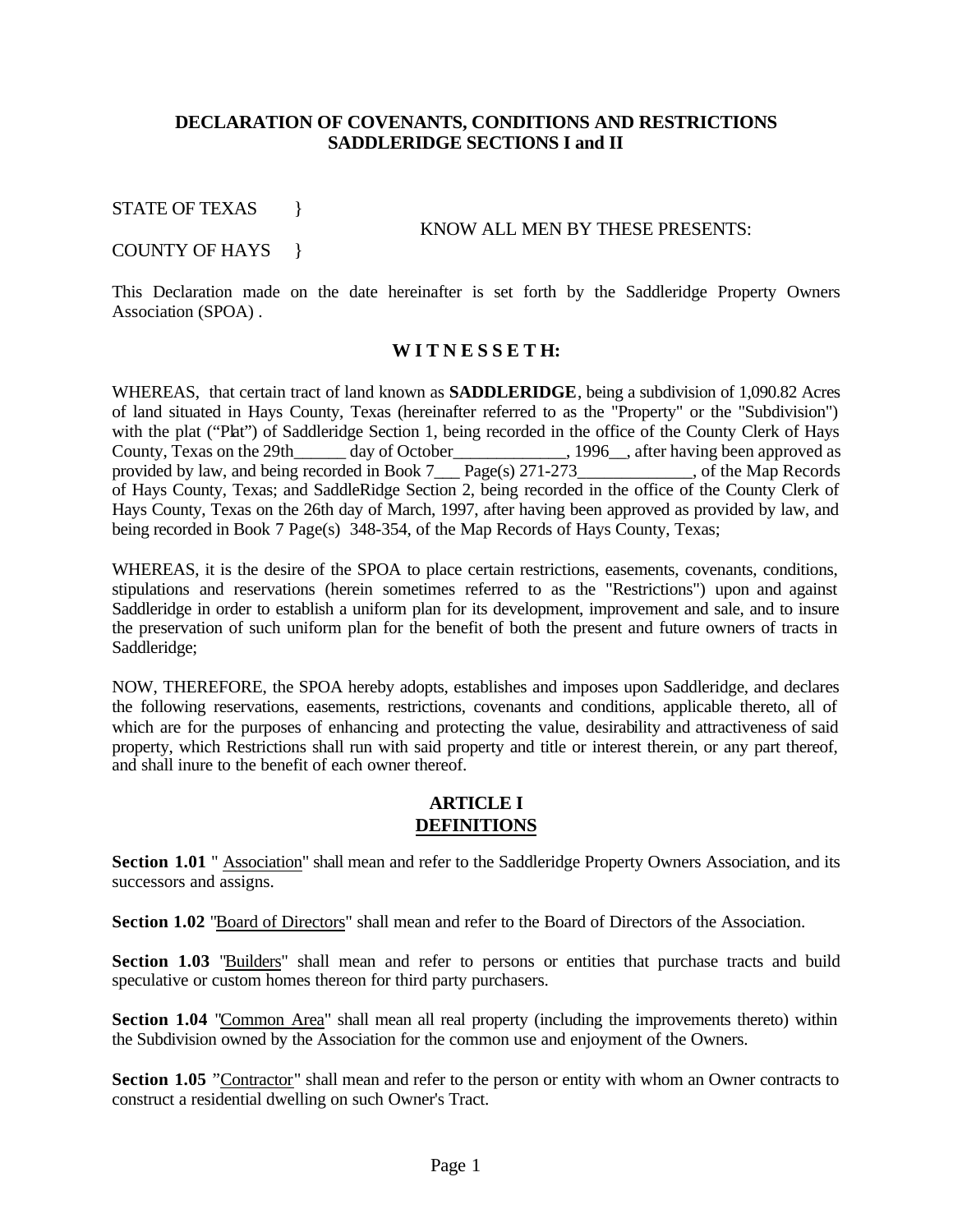**Section 1.06** "Developer" shall mean and refer to Summerlin Properties, Inc. and its successors and assigns.

**Section 1.07** "Tract" shall mean and refer to any plot of land identified as a tract or home site on the Plat of Saddleridge. For purposes of this instrument, "Tract" shall not be deemed to include any portion of the "Common Areas" or "Unrestricted Reserves" (defined herein as any Common Areas and Unrestricted Reserves shown on the Plat) in Saddleridge regardless of the use made of such area.

**Section 1.08** "Member" shall mean and refer to every person or entity who holds a membership in the Association.

**Section 1.09** "Owner" shall mean and refer to the record owner, whether one or more persons or entities, of fee simple title to any Tract which is a part of the Subdivision.

## **ARTICLE II. RESERVATIONS. EXCEPTION AND DEDICATIONS**

**Section 2.01** Recorded Subdivision map of the Property. The plat ("Plat") of Saddleridge dedicates for use as such, subject to the limitations as set forth therein, the roads, streets and easements shown thereon. The Plat further establishes certain restrictions applicable to Saddleridge. All dedications, restrictions and reservations created herein or shown on the Plat, replats or amendments of Saddleridge recorded or hereafter recorded shall be construed as being included in each contract, deed or conveyance.

**Section 2.02** Easements. Developer reserves for public use the utility easements shown on the Plat or that have been or hereafter may be created by separate instrument recorded in the Real Property Records of Hays County, Texas, for the purpose of constructing, maintaining and repairing a system or systems of electric lighting, electric power, telegraph and telephone line or lines, storm surface drainage, cable television, or any other utility the Developer sees fit to install in, across and/or under the Property. All utility easements in the Subdivision may be used for the construction of drainage swales in order to provide for improved surface drainage of the Reserves, Common Area and/or Tracts. Should any utility company furnishing a service covered by the general easement herein provided request a specific easement by separate recordable document, Developer, without the joinder of any other Owner, shall have the right to grant such easement on said Property without conflicting with the terms hereof. Any utility company serving the Subdivision shall have the right to enter upon any utility easement for the purpose of installation, repair and maintenance of their respective facilities. Neither Developer nor any utility company, political subdivision or other authorized entity using easements herein referred to shall be liable for any damages done by them or their assigns, agents, employees, or servants, to fences, shrubbery, trees and laws or any other property of the Owner on the Property covered by said easements.

**Section 2.03** Title Subject to Easements. It is expressly agreed and understood that the title conveyed by Developer to any of the Tracts by contract deed or other conveyance shall be subject to any easement affecting same for roadways or drainage, electric lighting, electric power, telegraph or telephone purposes and other easements hereafter granted affecting the Tracts. The Owners of the respective Tracts shall not be deemed to own pipes, wires, conduits or other servic e lines running through their Tracts which are utilized for or service to other Tracts, but each Owner shall have an easement in and to the aforesaid facilities as shall be necessary for the use, maintenance and enjoyment of his Tract. The Developer may convey title to said easements to the public, a public utility company or the Association.

**Section 2.04** Utility Easements.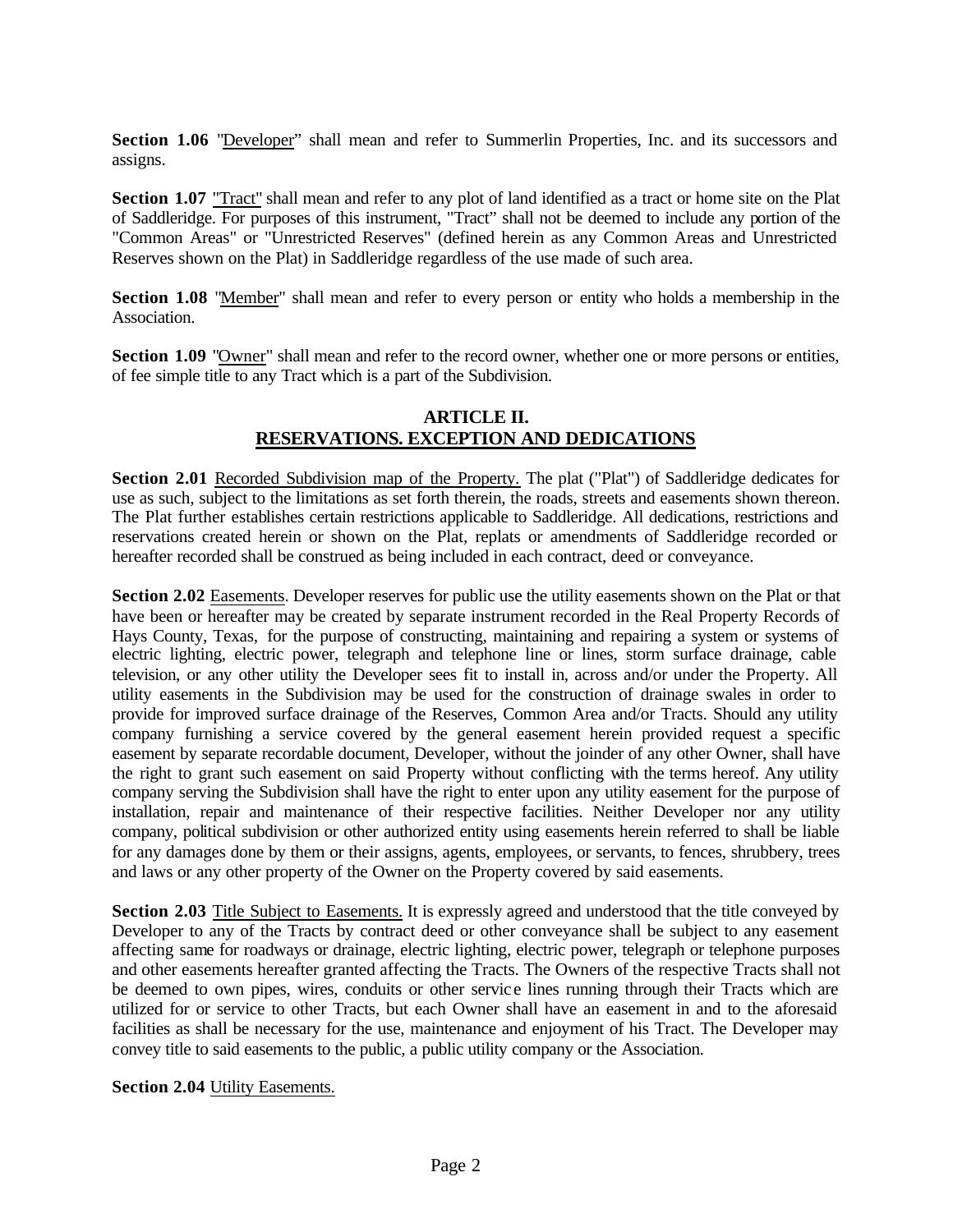- a) Utility ground and aerial easements have been dedicated in accordance with the Plat and by separate recorded easement documents.
- b) No building shall be located over, under, upon or across any portion of any utility easement. The Owner of each Tract shall have the right to construct, keep and maintain concrete drives, fences, and similar improvements across any utility easement, and shall be entitled to cross such easements at all times for purposes of gaining access to and from such Tracts, provided, however, any concrete drive, fence or similar improvement placed upon such Utility Easement by the Owner shall be constructed, maintained and used at Owner's risk and, as such, the Owner of each Tract subject to said Utility Easements shall be responsible for (i) any and all repairs to the concrete drives, fences and similar improvements which cross or are located upon such Utility Easements and (ii) repairing any damage to said improvements caused by the Utility District or any public utility in the course of installing, operating, maintaining, repairing or removing its facilities located within the Utility Easements.

## **ARTICLE III USE RESTRICTIONS**

**Section 3.01** Single Family Residential Construction. Except as provided below, no building shall be erected, altered, placed or permitted to remain on any Tract other than one dwelling unit per each Tract to be used for single family residential purposes. One guest/servants house may be built provided said guest/servants house must contain a minimum of 500 square feet and be built after or while the main dwelling is being built and be approved by the Architectural Control Committee. Barns, storage buildings, work shops and similar outbuildings may be constructed on the property while or after the main dwelling is being built, and plans must be approved by the Architectural Committee. Any outbuildings to be constructed prior to the beginning of construction of the main dwelling must have plans approved by the Architectural Committee at the same time as approval of the plans for the main dwelling, and construction of the main dwelling must be started within 6 months of start of the outbuilding. Barns, storage buildings, work shops and similar outbuildings must be built behind the dwelling site and be built with new construction material. All structures must be approved in writing by the Architectural Control Committee prior to being erected, altered, or placed on the property. The term "dwelling" does not include double wide mobile or manufactured homes, or single wide mobile homes, and said homes are not permitted within the Subdivision. All dwellings must have at least 1600 square feet of living area for onestory homes and 2000 square feet of living area for two story homes, with at least 1000 square feet on the ground floor, excluding garages and porches, and be built with new construction material. Any building, structure or improvement commenced on any tract shall be completed as to exterior finish and appearance within six (6) months from the commencement date. All carports and garages will be of the same general construction as the main dwelling, and located on the tract according to the committee approved building site plan.

**Section 3.02** Composite Building Site. Any Owner of one or more adjoining Tracts (or portions thereof) may, with the prior written approval of the Architectural Control Committee, and with approval of the Hays County Commissioner's Court, if required, consolidate such Tracts or portions into one building site, with the privilege of placing or constructing improvements on such resulting site, in which case the side set-back lines shall be measured from the resulting side property lines rather than the Tract lines as indicated on the Plat.

**Section 3.03** Location of the Improvements upon Tract. No building of any kind shall be located on any five (5) acre or larger tract nearer than twenty-five (25) feet to the side property line or nearer than one hundred (100) feet to any public road or nearer than fifty (50) feet to the rear property line; on tracts less than five (5) acres, no building of any kind shall be located on any tract nearer than ten (10) feet to the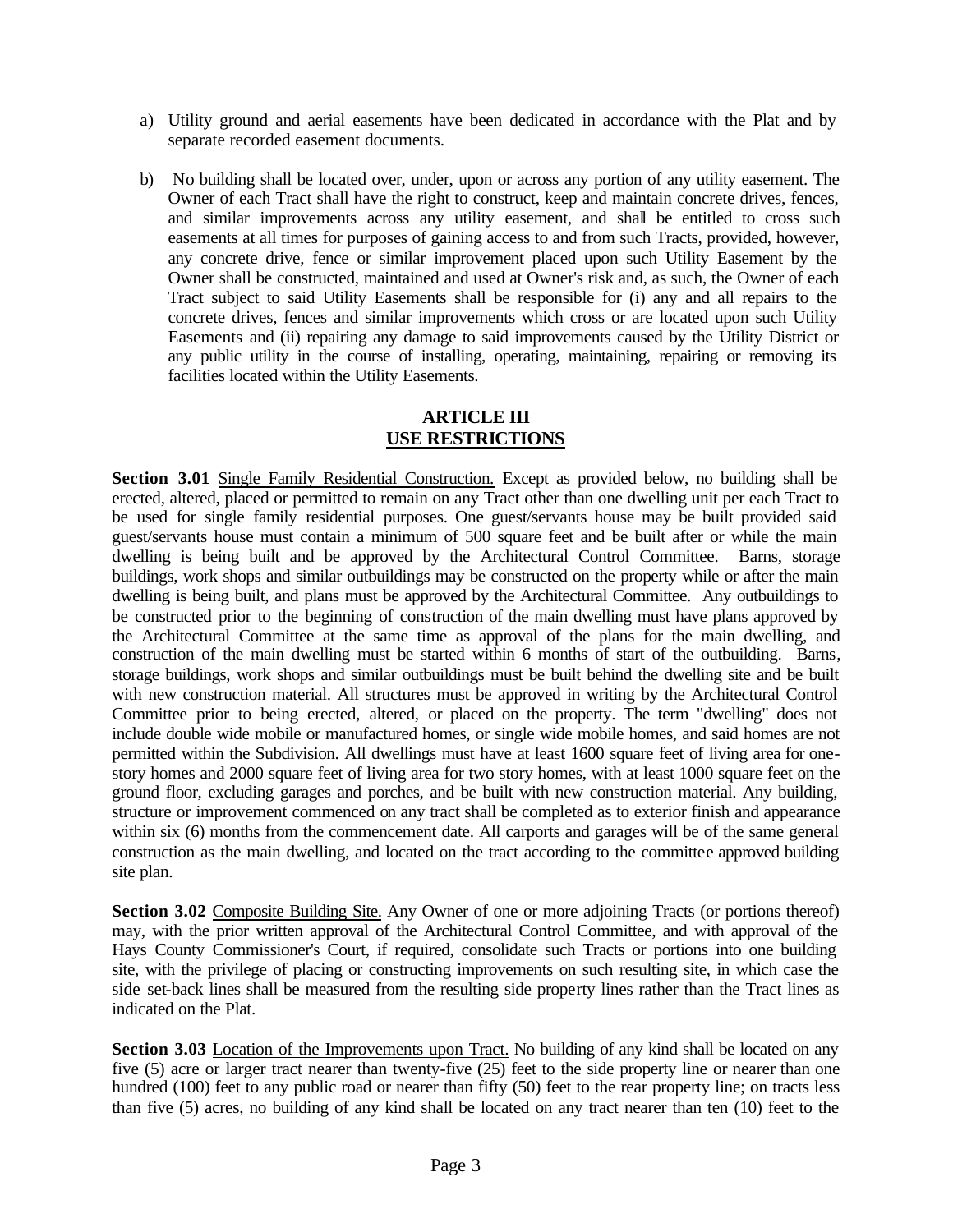side property lines; or nearer than fifty (50) feet to any public road or rear property line, provided however, as to any tract, Architectural Control Committee may waive or alter any such setback line, if the Architectural Control Committee in the exercise of the Architectural Control Committee's sole discretion, such waiver, or alteration is necessary to permit effective utilization of a tract. Any such waiver or alteration must be in writing and recorded in the Deed of Records of Hays County, Texas. All dwellings placed on Subject Property must be equipped with septic tank or other sewage disposal system meeting all applicable laws, rules, standards and specifications, and all such dwellings must be served with water and electricity.

**Section 3.04** Use of Temporary Structures. No structure of a temporary or permanent character, whether trailer, motor home, mobile home, basement, tent, shack, garage, barn or other outbuilding shall be maintained or used on any Tract at any time as a residence, either temporarily or permanently. An RV camper or motor home may be placed on a tract no more than seven (7) days out of a thirty (30) day period for camping purposes provided that the RV camper or motor home is removed from tract afterwards. An RV camper or motor home will be allowed to be used as a temporary residence up to six (6) months during construction provided an approved septic system has been installed and the RV camper or motor home is placed behind the construction site. After the dwelling is complete an RV camper or motor home may be stored on the tract provided it is stored behind the main dwelling and not within 25 feet of any side property line or 75 feet of any rear property line. The declarant or the committee shall have the right to have any RV or motor home found to be in violation of these restrictions removed and stored at the expense of the owner; and, for these purposes declarant and/or the representative of the committee is granted express written consent to remove the same without penalty or offense.

Section 3.05 Walls, Fences, and Mail Boxes. Walls and fences, if any, must be approved in writing prior to construction by the Architectural Control Committee and shall not be closer to front street property lines than the Tract boundary line and no closer than the tract boundary line to side street lines. Any fence or wall must be constructed of generally accepted standard new fencing materials and completed in a professional manner. No chain link or barbed wire fencing shall be allowed. Fences shall be completed within two (2) months of commencement date. All individual mail boxes must be of masonry construction and approved in writing by the Architectural Control Committee.

**Section 3.06** Antennas, Towers, and Satellite Dishes. Antennas, Towers, or Satellite Dishes of any kind shall not exceed ten feet above the roof of the Dwelling or Accessory Building whichever is higher. Any Antenna, Tower, or Satellite Dish must be located to the side or rear of the Dwelling or Accessory Building and not within 25 feet of any side property line or 50 feet of any rear property line.

Section 3.07 Prohibition of Offensive Activities. No Activity, whether for profit or not, shall be conducted on any Tract which is not related to single family residential purposes, unless said activity meets the following criteria: (a) no additional exterior sign of activity is present, (b) it is the type of action that usually happens in a home, (c) no additional traffic, that would not be there normally, is created, and (d) nothing dangerous is present that shouldn't be there. This restriction is waived in regard to the customary sales activities required to sell homes in the Subdivision. The discharge or use of firearms is expressly prohibited. The Association shall have the sole and absolute discretion to determine what constitutes a nuisance or annoyance.

**Section 3.08** Garbage and Trash Disposal. Garbage, trash, construction residue or other refuse accumulated in this Subdivision shall not be permitted to be dumped at any place where a nuisance to any residence of this Subdivision is or may be created. No Tract shall be used or maintained as a dumping ground for rubbish, and trash, garbage or other waste shall not be allowed to accumulate, shall be kept in sanitary containers and shall be disposed of regularly. All equipment for the storage or disposal of such material shall be kept in a clean and sanitary condition.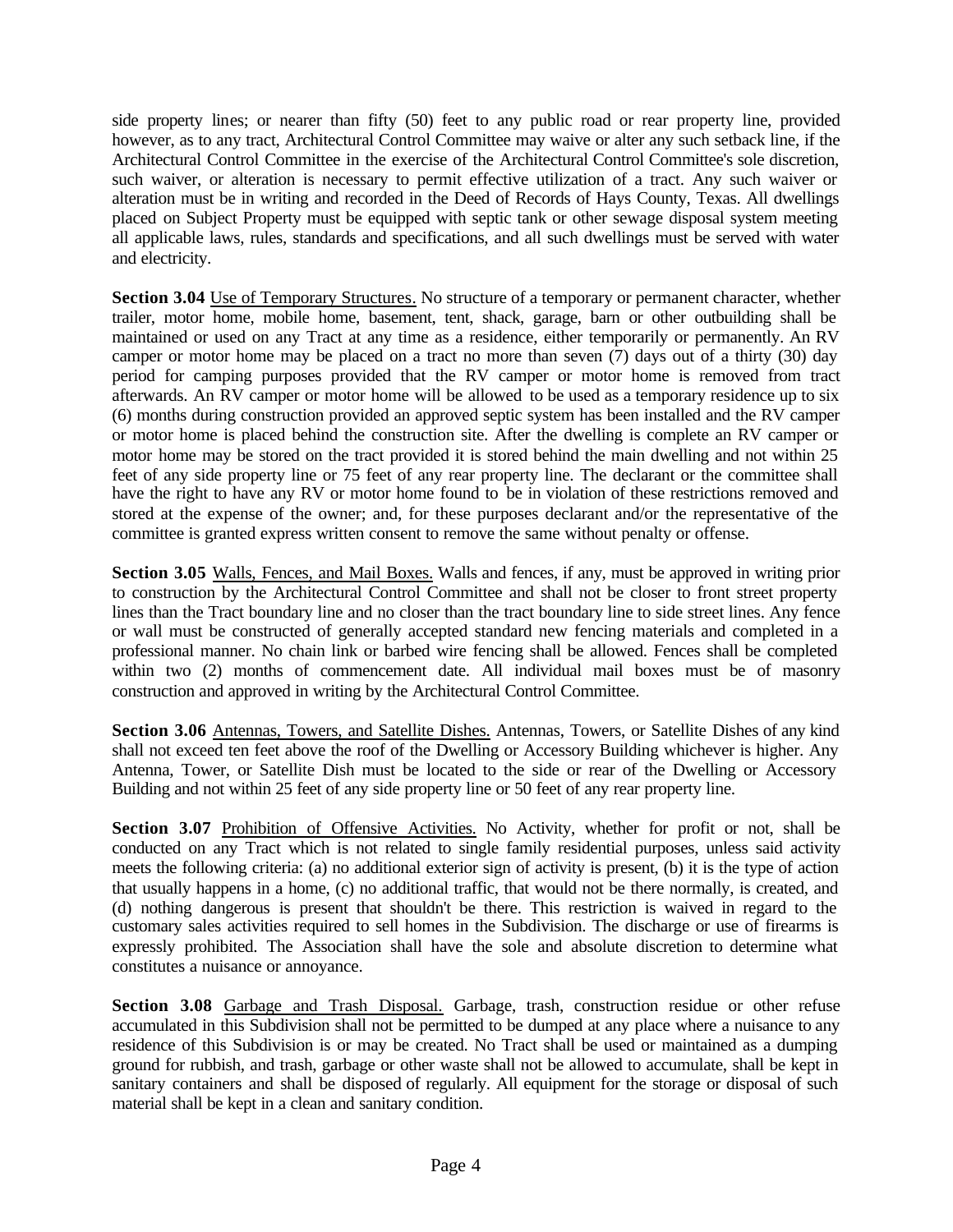**Section 3.09** Junked Motor Vehicles Prohibited. No Tract shall be used as a depository for abandoned or junked motor vehicles. No junk of any kind or character, or dilapidated structure or building of any kind or character, shall be kept on any Tract.

**Section 3.10** Signs. No signs, advertisement, billboards or advertising structure of any kind may be erected or maintained on any Tract without the consent in writing of the Architectural Control Committee, except one (1) professionally made sign not more than five square feet in area and three feet in height (from the ground to the top of the sign) advertising an Owner's Tract for sale or rent. Signs denoting the contractor are allowed without approval of the Committee but may not exceed five square feet in area and three feet in height (from the ground to the top of the sign). Contractor signs must be removed three days after completion of construction or sale, which ever occurs later, No signs are permitted in road right-ofways. Any member of such Committee shall have the right to remove any such sign, advertisement or billboard or structure which is placed on any Tract or right-of-way in violation of these restrictions, and in doing so, shall not be liable, and are hereby expressly relieved from, any liability for trespass or other tort in connection therewith, or arising from such removal.

**Section 3.11** Animal Husbandry. No animals, livestock or poultry of any kind shall be raised, bred or kept on any Tract except that one (1) horse; one (1) cow; or one (1) goat per acre, or any combination thereof may be kept, as long as the maximum number of the above stated animals does not exceed one (1) per acre and does not become a nuisance or threat to other Owners. Provided, however, animals being raised for 4-H school sponsored programs will be permitted. No pigs or hogs will be permitted under any circumstances or programs. All horses, cows and 4-H animals raised by individual tract owners must be kept in a fenced area on the owner's tract. Dogs, cats, or other common household pets may be kept on a Tract. Dogs must be kept in a kennel, dog run, or fenced in area that confines said dog(s) to that area, and for these purposes chain link fencing shall be permitted provided, however, no such fenced in area shall be located adjacent to any side, front or rear boundary line. Dogs will not be permitted to run loose in the Subdivision and must be vaccinated for rabies according to State law once a year and registered with Hays County once a year.

**Section 3.12** Mineral Development. No commercial oil drilling, oil development operations, oil refining, quarrying or mining operation of any kind shall be permitted upon or in any Tract. No derrick or other structures designed for the use of boring for oil or natural gas shall be erected, maintained or permitted upon any Tract.

**Section 3.13** Drainage. Natural established drainage patterns of streets, tracts or roadway ditches will not be impaired by any person or persons. Driveway culverts must be installed and will be of sufficient size to afford proper drainage of ditches without backing water up into ditch or diverting flow. Drainage culvert installation is subject to the inspection and approval of the Architectural Control Committee and to County requirements.

**Section 3.14** Resubdivision. No tract shall be resubdivided or split; unless otherwise permitted in the restrictions.

In the event of the failure of Owner to comply with the above requirements after ten (10) days written notice thereof, the Association or their designated agents may, without liability to the Owner, Contractor of any occupants of the Tract in trespass or otherwise, enter upon (and/or authorize one or more others to enter upon) said Tract, cause to be removed, such garbage, trash and rubbish or do any other thing necessary to secure compliance with this Declaration at the expense of the owner. Payment for the charges shall be payable on the first day of the next calendar month.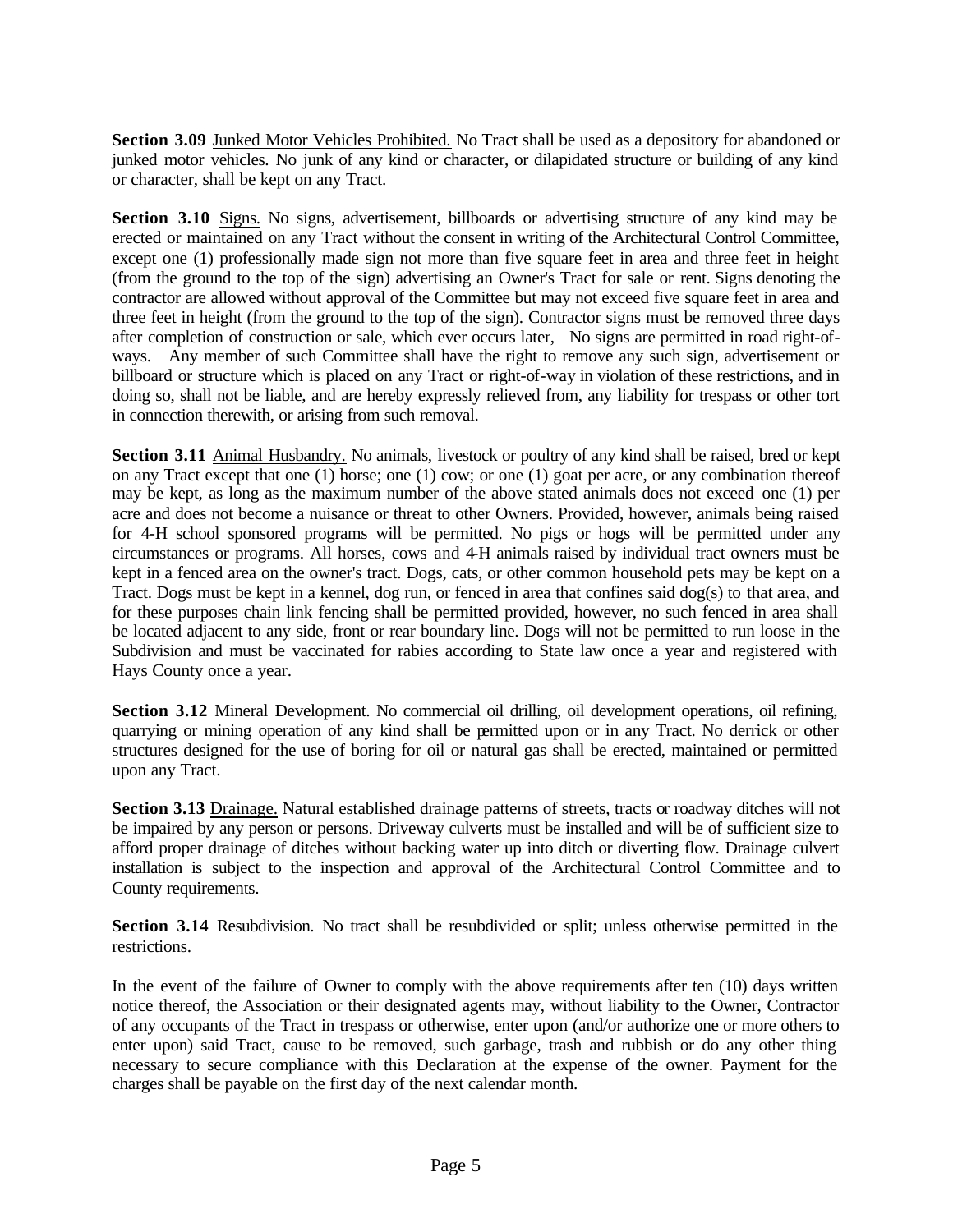## **ARTICLE IV ARCHITECTURAL CONTROL COMMITTEE**

### **Section 4.01** Basic Control.

- a) No building or other improvements of any character shall be erected or placed, or the erection or placing thereof commenced or changes made in the design or exterior appearance thereof (excluding, without limitation, painting, staining or siding), or any addition or exterior alteration made thereto after original construction or demolition or destruction by voluntary action made thereto after original constructed, on any Tract in the Subdivision until the obtaining of the necessary approval (as hereinafter provided) from the Committee of the construction plans and specification for the construction or alteration of such improvements or demolition or destruction of existing improvements by voluntary action. Approval shall be granted or withheld based on matters of compliance with the provisions of this instrument.
- b) Each application made to the Committee, shall be accompanied by two sets of plans and specifications for all proposed construction (initial or alteration) to be done on such Tract, including plot plans showing location on the tract.

### **Section 4.02** Architectural Control Committee.

- a) The authority to grant or withhold architectural control approval as referred to above is vested in the Architectural Control Committee of the Association (sometimes herein referred to as the "Committee"), in which event such authority shall be vested in and exercised by the Committee (as provided in (b) below), as to plans and specifications and plot plans. The term "Committee", as used in this Declaration, shall mean or refer to the Saddleridge Architectural Control Committee composed of members of the Association, as applicable.
- b) The Board shall select a committee of three (3) members to be known as the Saddleridge Architectural Control Committee. Each member of the Committee must be an Owner of property in Saddleridge Subdivision. .

Section 4.03 Effect of Approval. The granting of the aforesaid approval shall constitute only an expression of opinion by the Committee that the terms and provisions hereof shall be complied with if the building and/or other improvements are erected in accordance with said plans land specifications and plot plan; and such approval shall not constitute any nature of waiver or estoppel either as to the persons expressing such approval or any other person in the event that such building and/or improvements are not constructed in accordance with such plans and specifications and plot plan, but, nevertheless, fail to comply with the provisions hereof: Further no person exercising any prerogative of approval or disapproval shall incur any liability by reasons of the good faith exercise thereof.

Section 4.04 Variance. The Committee may authorize variances from compliance with any of the provisions of this Declaration or minimum acceptable construction standards or regulations and requirements as promulgated from time to time by the Committee, when circumstances such as topography, natural obstructions, Tract configuration, Tract size, hardship, aesthetic or environmental considerations require a variance. The Committee reserves the right to grant variances as to building setback lines. Such variances must be evidenced in writing and shall become effective when signed by a majority of the members of the Committee. If any such variances are granted, no violation of the provisions of this Declaration shall be deemed to have occurred with respect to the matter for which the variance is granted; provided, however, that the granting of a variance shall not operate to waive any of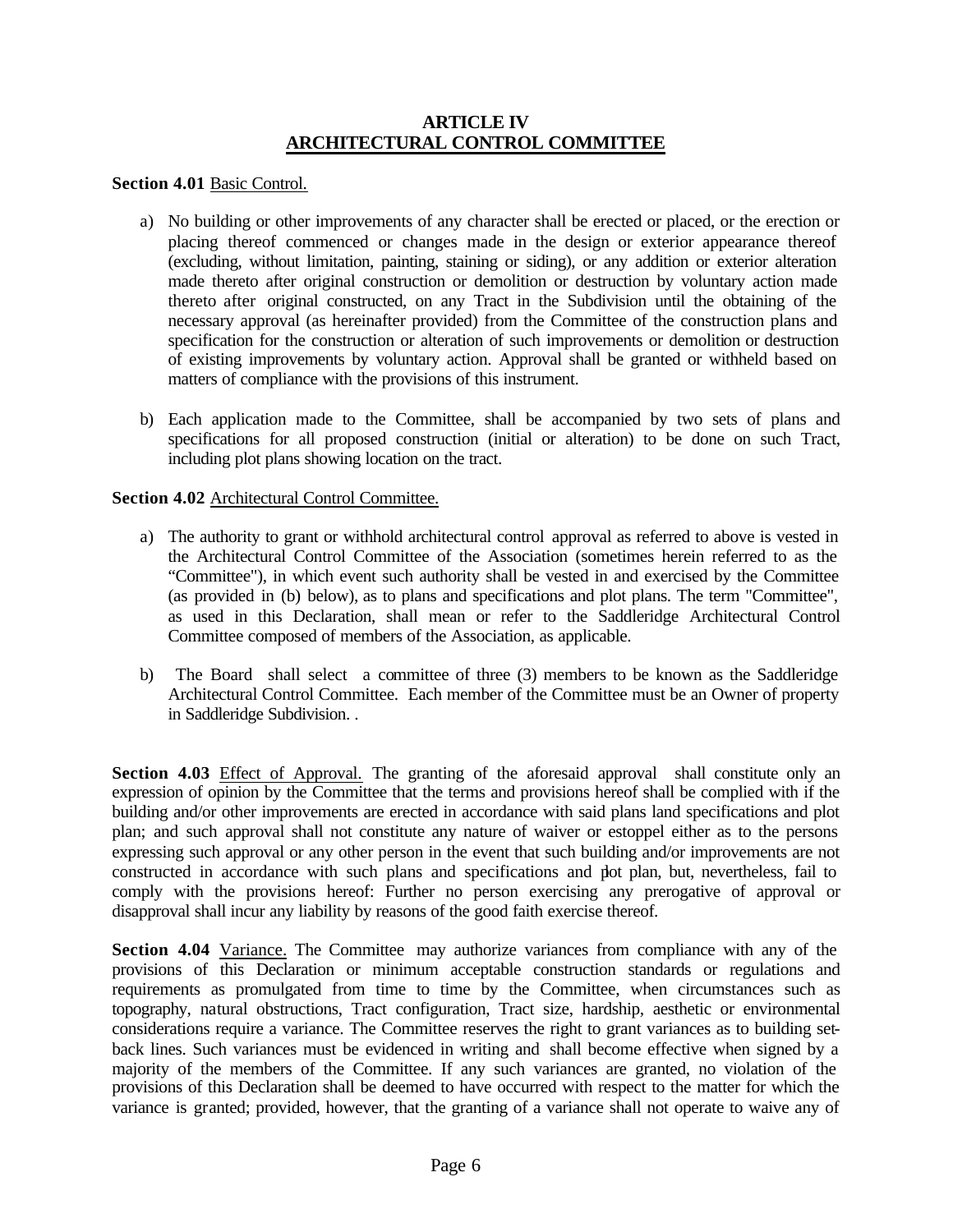the provisions of this Declaration for any purpose except as to the particular property and particular provisions hereof covered by the variance, nor shall the granting of any variance affect in any way the Owner's obligation to comply with all governmental law as and regulations affecting the property concerned and the Plat.

## **ARTICLE V**

# **SADDLERIDGE PROPERTY OWNERS ASSOCIATION**

**Section 5.01** Membership. Every person or entity who is a record owner of any Tract which is subject to the Maintenance charge (or could be following the withdrawal of an exemption there from) and other assessments provided herein, shall be a "Member" of the Association. The foregoing is not intended to include persons or entities who hold an interest merely as security for the performance of an obligation or those having only an interest in the mineral estate. No Owner shall have more than one membership for each Tract owned by such Member. Memberships shall be appurtenant to and may not be separated from the ownership of the Tracts. Regardless of the number of persons who may own a Tract (such as husband and wife, or joint tenants, etc.) there shall be but one membership for each Tract. Additionally, the Directors of the Association must be Members of the Association (as more particularly described in the By-laws). Ownership of the Tracts shall be the sole qualification for membership. The voting rights of the Members are set forth in the Bylaws of the Association. However, the Restrictive covenants will not be construed as to assess the Veterans Land Board or the State of Texas. Any assessments are the personal obligation of the Veteran purchaser, his successors, heirs and assigns. Any lien imposed by the restrictive covenants does not affect the Veterans Land Board's interest in the property.

**Section 5.02** Non-Profit Corporation. SaddleRidge Property Owners Association, a non-profit corporation, has been organized and it shall be governed by the Articles of Incorporation and Bylaws of said Association; and all duties, obligations, benefits, liens and rights hereunder in favor of the Association shall vest in said corporation.

**Section 5.03** Bylaws. The Association has adopted or may adopt whatever Bylaws it may choose to govern the organization or operation of the Subdivision and the use and enjoyment of the Tracts and Common Areas, provided that the same are not in conflict with the terms and provisions hereof.

**Section 5.04** Owner's Right of Enjoyment. Every Owner shall have a beneficial interest of use and enjoyment in and to the Common Areas and such right shall be appurtenant to and shall pass with the title to every assessed Tract, subject to the following provisions:

- a) the right of the Association, with respect to the Common Areas, to limit the number of guests of Owners;
- b) the right of the Association, in accordance with its Articles and Bylaws , to (i) borrow money for the purpose of improving and maintaining the Common Areas and facilities (including borrowing from the Developer or any entity affiliated with the Developer and (ii) mortgage said property, however, the rights of such mortgagee of said property shall be subordinate to the rights of the Owners hereunder.
- c) the right of the Association to suspend the Member's voting rights and the Member's and "Related Users" (as hereinafter defined) right to use any recreational facilities within the Common Areas during any period in which the Maintenance Charge or any assessment against his Tract remains unpaid;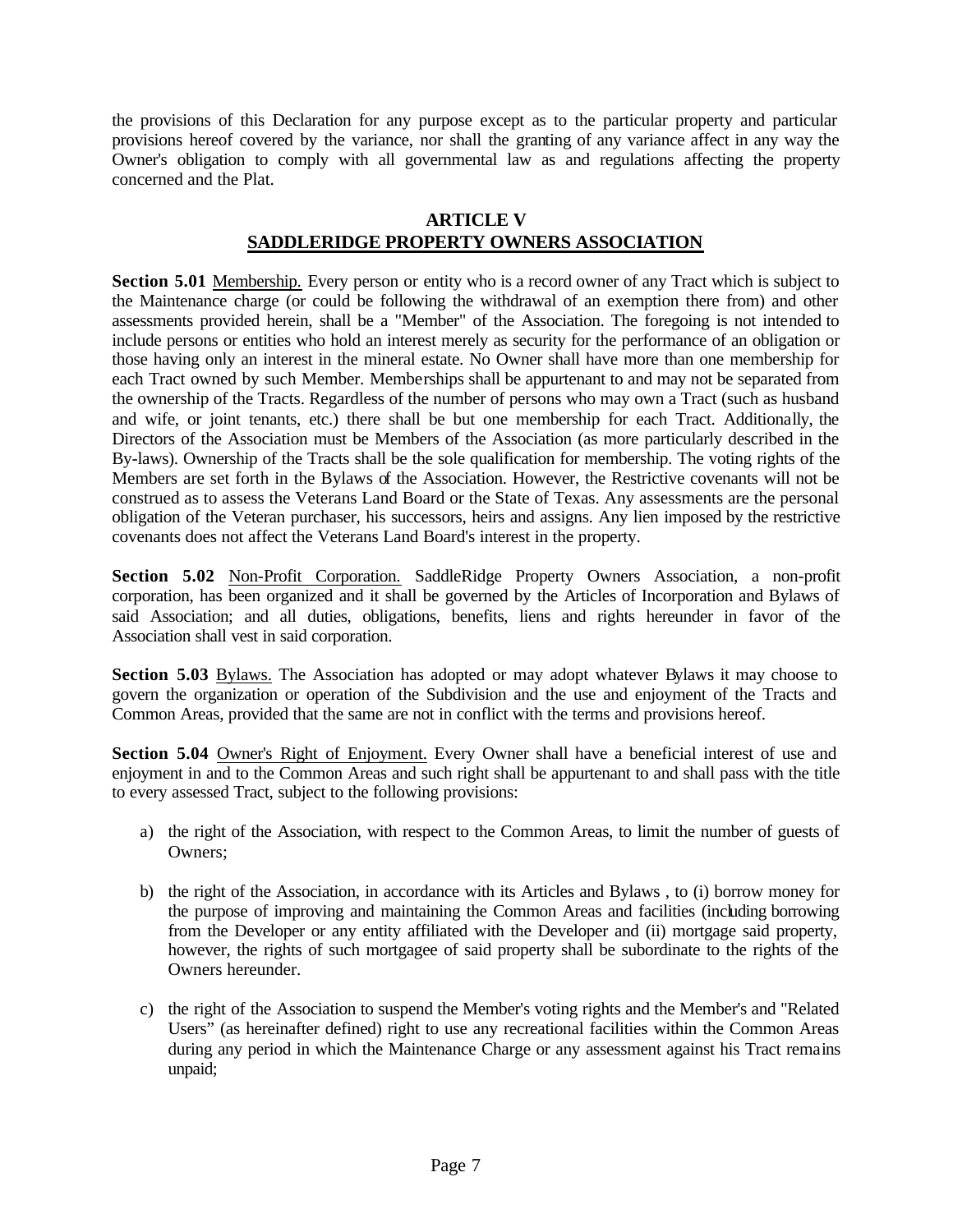d) the right of the Association to suspend the Member's voting rights and the Member's and Related Users' right to use any recreational facilities within the Common Area, after notice and hearing by the Board of Directors, for the infraction or violation by such Member or Related Users of this Declaration of the "Rules and Regulations", as hereinafter defined, which suspension shall continue for the duration of such infraction or violation.

# **ARTICLE VI MAINTENANCE FUND**

**Section 6.01** Maintenance Fund Obligation. Each Owner of a tract by acceptance of a deed therefor, whether or not it shall be expressed in any such deed or other conveyance, is deemed to covenant and agree to pay to the Association a monthly maintenance charge (the "Maintenance Charge"), and any other assessments or charges hereby levied. The Maintenance Charge and any other assessments or charges hereby levied, together with such interest thereon and costs of collection thereof, as hereinafter provided, shall be a charge on the Tracts and shall be a continuing lien upon the property against which each such Maintenance Charge and other charges and other assessments are made.

## **Section 6.02** Basis of the Maintenance Charge.

- a) The Maintenance Charge referred to shall be used to create a fund to be known as the "Maintenance Fund", which shall be used as herein provided; and each such Maintenance Charge (except as otherwise hereinafter provided) shall be paid by the Owner of each Tract (or residential building site) to the Association. The Maintenance Charge for the year of purchase shall be prorated at closing and then shall be paid annually, in advance, on or before the first day of the first month of each calendar year. Provided, however if such owner owns more than one tract in the subdivision, such Owner shall pay only twice the assessment of one (1) tract no matter how many tracts are owned or in the event Owner obtains consent from the Committee for a composite Building site pursuant to Section 3.02 hereof, such Composite Building Site shall be considered for the Maintenance Charge of one Tract beginning upon the completion of the improvements thereon.
- b) Any Maintenance Charge not paid within thirty (30) days after the due date shall bear interest from the due date at the lesser of (i) the rate of eighteen percent (18%) per annum or (ii) the maximum rate permitted by law. The Association may bring an action at law against the Owner personally obligated to pay the same, or foreclose the hereinafter described lien against the Owner's Tract. No Owner may waive or otherwise escape liability for the Maintenance Charge by the non-use of any Common Areas or recreational facilities available for use by Owners of the Subdivision or by the abandonment of his Tract.
- c) The initial amount of the Maintenance Charge applicable to each Tract will be \$96.00 per year due in advance, payable on January 1 of each year. All other matters relating to the Maintenance Charge and the collection, expenditures and administration of the Maintenance Fund shall be determined by the Board of Directors of the Association, subject to the provisions hereof.
- d) The Association shall have the further right at any time, with a majority vote of all association members responding to a written request, to adjust or alter said Maintenance Charge from year to year as it deems proper to meet the reasonable operating expenses and reserve requirements of the Association in order for the Association to carry out its duties hereunder.

**Section 6.03** Creation of Lien and Personal Obligation. In order to secure the payment of the Maintenance Charge, and other charges and assessments hereby levied, each Owner of a Tract in the Subdivision, by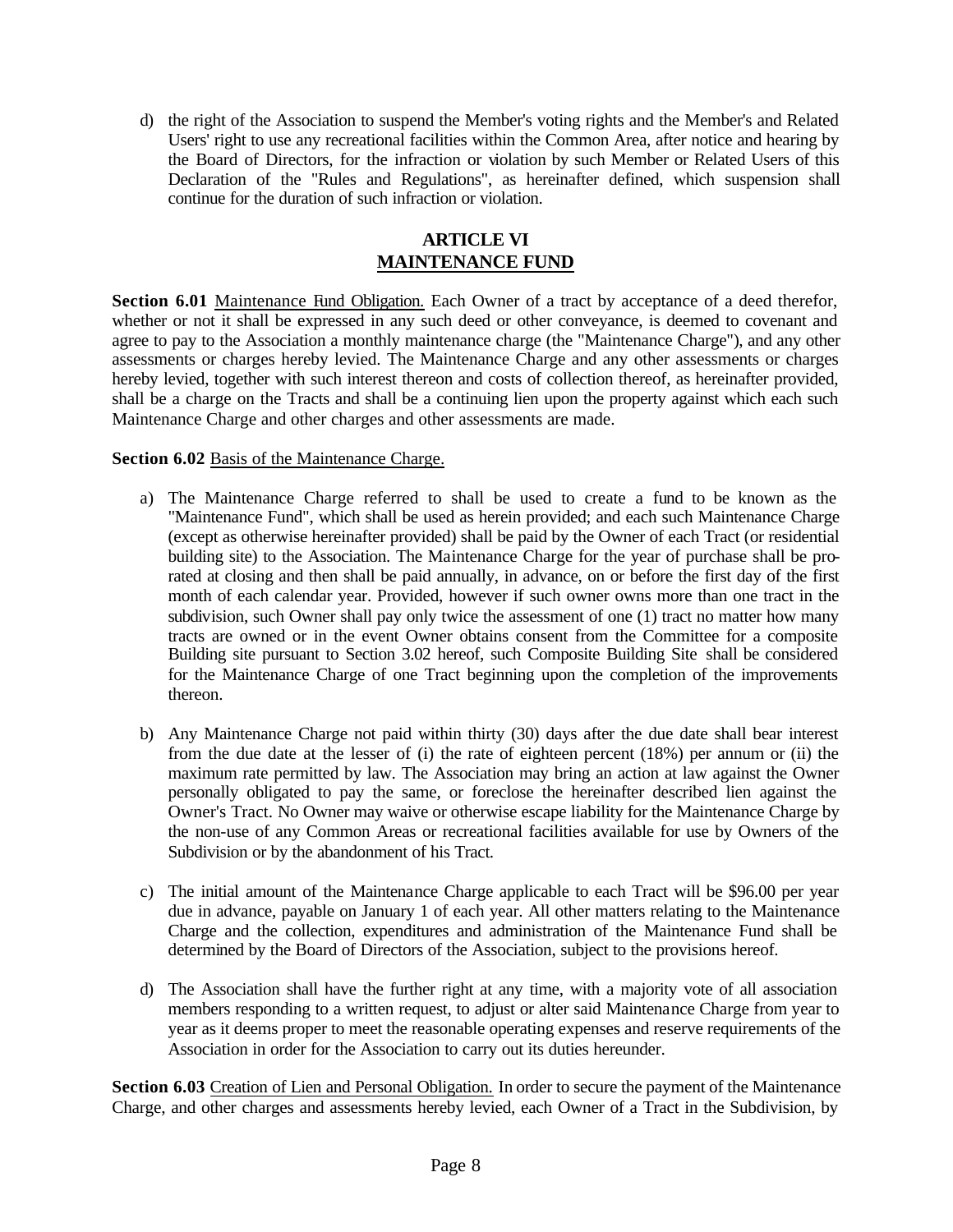such party's acceptance of a deed thereto, hereby grants to the Association a contractual lien on such Tract which may be foreclosed on by non-judicial foreclosure, pursuant to the provision of Section 51.002 of the Texas Property Code (and any successor statute); and each such owner hereby expressly grants the Association a power of sale in connection therewith. The Association shall, whenever it proceeds with non-judicial foreclosure pursuant to the provisions of said Section 51.002 of the Texas Property Code and said power of sale, designate in writing a Trustee to post or cause to be posted all required notices of such foreclosure and to conduct such foreclosure sale. The Trustee may be changed at any time and from time to time by the Association by means of written instrument executed by the President or any Vice-President of the Association and filed for record in the Real Property Records of Hays County, Texas. In the event that the Association has determined to non-judicially foreclose the lien provided herein pursuant to the provisions of said Section 51.002 of the Texas Property Code and to exercise the power or sale hereby granted, the Association, or the Association's agent, shall give notice of foreclosure sale as provided by the Texas Property Code 88 then amended. Upon request by Association, the Trustee shall give any further notice of foreclosure sale as may be required by the Texas Property Code as then amended, and shall convey such Tract to the highest bidder for cash by the General Warranty Deed.

Out of the proceeds of such sale, if any, there shall first be paid all expenses incurred by the Association in connection with such default, including reasonable attorney's fees and a reasonable trustee's fee; second, from such proceeds there shall be paid to the Association an amount equal to the amount in default; and third, the remaining balance shall be paid to such Owner. Following any such foreclosure, each occupant of any such Tract foreclosed on and each occupant of any improvements thereon shall be deemed to be a tenant at sufferance and may be removed from possession by any and all lawful means, including a judgment for possession in an action of forcible detainer and the issuance of a writ of restitution thereunder.

In the event of non-payment by any Owner of any Maintenance Charge or other charge or assessment levied hereunder, the Associa tion may, in addition to foreclosing the lien hereby retained, and exercising the remedies provided herein, upon ten (10) days prior written notice thereof to such non-paying Owner, exercise all other rights and remedies available at law or in equity.

It is the intent of the provisions of this Section 6.03 to comply with the provisions of said Section 51.002 of the Texas Property Code relating to non-judicial sales by power of sale and, in the event of the amendment of said Section 51.002 of the Texas Property Code hereafter, the President or any Vice-President of the Association, acting without joinder of any other Owner or mortgagee or other person may, by amendment to this Declaration filed in the Real Property Records of Hays County, Texas, amend the provisions hereof so as to comply with said amendments to Section 51.002 of the Texas Property Code.

Section 6.04 Notice of Lien. In addition to the right of the Association to enforce the Maintenance Charge or other charge or assessment levied hereunder, the Association may file a claim or lien against the Tract of the delinquent Owner by recording a notice ("Notice of Lien") setting forth (a) the amount of the claim of delinquency, (b) the interest thereon, (c) the costs of collection which have accrued thereon, (d) the legal description and street address of the Tract against which the lien is claimed and (e) the name of the Owner thereof Such Notice of Lien shall be signed and acknowledged by an officer of the Association or other duly authorized agent of the Association. The lien shall continue until the amount secured thereby and all subsequently accruing amounts are fully paid or otherwise satisfied. When all amounts claimed under the Notice of Lien and all other costs and assessments which may have accrued subsequent to the filing of the Notice of Lien have been fully paid or satisfied, the Association shall execute and record a notice releasing the lien upon payment by the Owner of a reasonable fee as filed by the Board of Directors to cover the preparation and recordation of such release of lien instrument.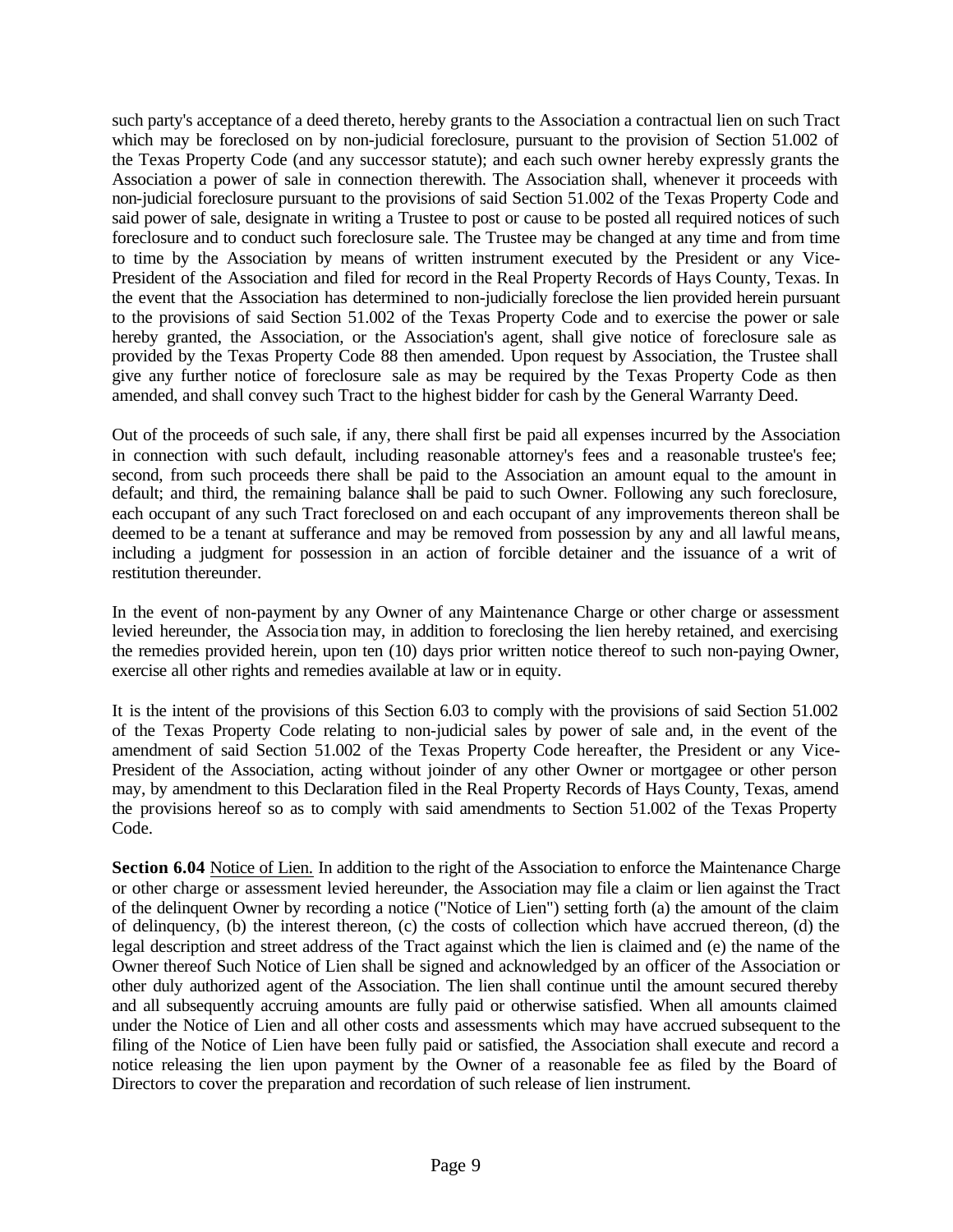Section 6.05 Liens Subordinate to Mortgages. The lien described in this Article VI shall be deemed subordinate to a first lien or other liens of any bank, insurance company, savings and loan association, university, pension and profit sharing trusts or plans, or any other third party lender, including Developer, which may have heretofore or may hereafter lend money in good faith for the purchase or improvement of any Tract and any renewa1, extension. rearrangement or refinancing thereof. Each such mortgagee of a mortgage encumbering a Tract who obtains title to such Tract pursuant to the remedies provided in the deed of trust or mortgage or by judicial foreclosure sha11 take title to the Tract free and clear of any claims for unpaid Maintenance Charges or other charges of assessments against such Tract which accrued prior to the time such holder acquired title to such Tract. No such sale or transfer shall relieve such holder from liability for any Maintenance Charge or other charges or assessments thereafter becoming due or from the lien thereof. Any other sale or transfer of a Tract shall not affect the Association's lien for Maintenance Charges or other charges or assessments. The association shall make a good faith effort to give each such mortgagee sixty (60) days advance written notice of the Association's proposed foreclosure of lien described in Section 6.01 hereof, which notice shall be sent to the nearest office of such mortgagee by prepaid United States registered or Certified mail, return receipt requested, and shall contain a statement of delinquent Maintenance Charges or other charges or assessments upon which the proposed action is based provided, however, the Association's failure to give such notice shall not impair or invalidate any foreclosure conducted by the Association pursuant to the provisions of this Article VI.

**Section 6.06** Purpose of the Maintenance Charges. The Maintenance Charge levied by the Association shal1 be used exclusively for the purpose of promoting the recreation, health, safety, and welfare of the Owners of the Subdivision which hereafter may become subject to the jurisdiction of the Association. In particular, the Maintenance Charge shall be used for any improvement or services in furtherance of these purposes and the performance of the Association's duties described in Article VIII, including the maintenance of any Common Areas, any Drainage Easements and the establishment and maintenance of a reserve fund for maintenance of any Common Areas. The Maintenance Fund may be expended by the Association for any purposes which in the judgment of the Association will tend to maintain the property values in the Subdivision, including but not limited to providing funds for the actual cost to the Association of all taxes, insurance, repairs, energy charges, replacement and maintenance of the Common Area as may from time to time be authorized by the Association. Except for the Association's use of the Maintenance Charge to perform its duties described in this Declaration and in the Bylaws, the use of the Maintenance Charge for any of these purposes is permissive and not mandatory. It is understood that the judgment of the Association as to the expenditure of said funds shall be final and conclusive so long as such judgment is exercised in good faith.

**Section 6.07** Handling of Maintenance Charges. The collection and management of the Maintenance Charge or other charge or assessment levied hereunder shall be performed by the Association. The Association shall maintain separate special accounts for these funds, and Owners shall be provided at least annually information on the Maintenance Fund.

# **ARTICLE VII DUTIES AND POWERS OF THE PROPERTY OWNERS ASSOCIATION**

**Section 7.01** General Duties and Powers of the Association. The Association has been formed to further the common interest of the Members. The Association, acting through the Board of Directors or through persons to whom the Board of Directors has delegated such powers (and subject to the provisions of the Bylaws), shall have the duties and powers hereinafter set forth and, in general, the power to do anything that may be necessary or desirable to further the common interest of the members, to maintain, improve and enhance the Common Areas and to improve and enhance the attractiveness, desirability and safety of the Subdivision. The Association shall have the authority to act as the agent to enter into any and all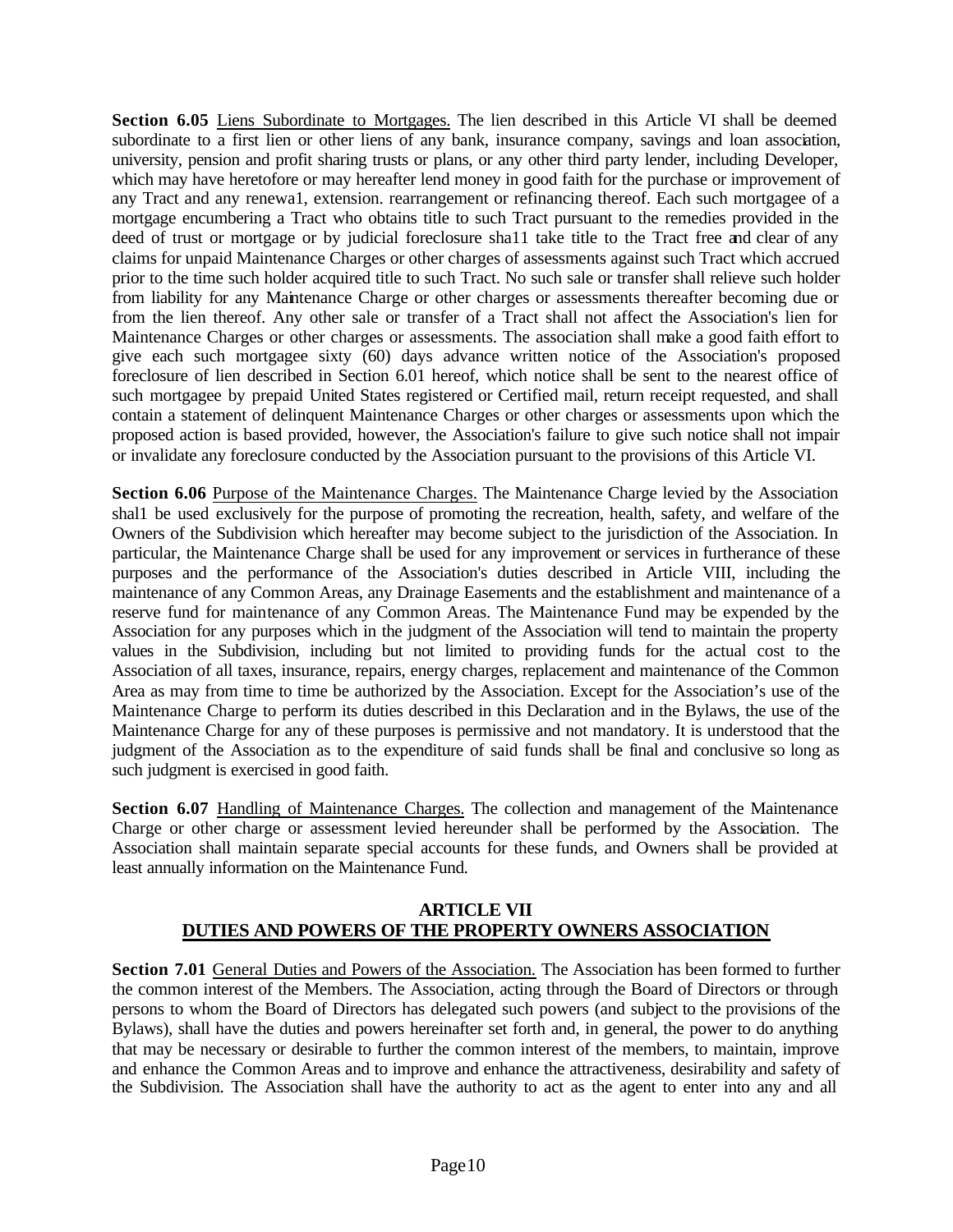contracts on behalf of the Members in order to carry out the duties, powers and obligations of the Association as set forth in this Declaration.

**Section 7.02** Duty to Accept the Property and Facilities Transferred by Developer. The Association shall accept title to any property, including any improvements thereon and personal property transferred to the Association by Developer, and equipment related thereto, together with the responsibility to perform any and all administrative functions and recreation functions associated therewith (collectively herein referred to as "Function"), provided that such property and Functions are not inconsistent with the terms of this Declaration. Property interests transferred to the Association by Developer may include fee simple title, easements, leasehold interests and licenses to use such property. Any property or interest in property transferred to the Association by Developer shall be within the Boundaries of the Property. Any property or interest in property transferred to the Association by Developer shall, except to the extent otherwise specifically approved by resolution of the Board of Directors, be transferred to the Association free and clear of all liens and mortgages (other than the lien for property taxes and assessments not then due and payable), but shall be subject to the terms of this Declaration, the terms of any declaration of covenants, conditions and restrictions annexing such property to the Common Area, and all easements, covenants, conditions, restrictions and equitable servitude or other encumbrances which do not materially affect the Owners authorized to use such property. Except as otherwise specifically approved by resolution of the Board of Directors, no property or interest in property transferred to the Association by the Developer shall impose upon the Association any obligation to make monetary payments to the Developer or any affiliated of Developer including, but not limited to, any purchase price, rent, charge or fee. The property or interest in property transferred to the Association by Developer shall not impose any unreasonable or special burdens of ownership of property, including the management maintenance, replacement and operation thereof.

**Section 7.03** Duty to Manage and Care for the Common Area. The Association shall manage, operate, care for, maintain and repair all Common Areas and keep the same in a safe, attractive and desirable condition for the use and enjoyment of the Members. The duty to operate, manage and maintain the Common Areas shall include, but not be limited to the management, maintenance, repair and upkeep of the Subdivision entrances and other common areas.

**Section 7.04** Other Insurance Bonds. The Association shall obtain such insurance as may be required by law, including workmen's compensation insurance, and shall have the power to obtain such other insurance and such fidelity, indemnity or other bonds as the Association shall deem necessary or desirable.

**Section 7.05** Duty to Prepare Budgets. The Association shall prepare budgets for the Association, which budgets shall include a reserve fund for the maintenance of all Common Areas.

**Section 7.06** Duty to Levy and Collect the Maintenance Charge. The Association shall levy, collect and enforce the Maintenance Charge and other charges and assessments as elsewhere provided in this Declaration.

**Section 7.07** Duty to Provide Annual Review. The Association shall provide for an annual un-audited independent review of the accounts of the Association. Copies of the review shall be made available to any Member who requests a copy of the same upon payment by such Member of the reasonable cost of copying the same.

Section 7.08 Duties with Respect to Architectural Approvals. The Association shall perform functions to assist the Committee as elsewhere provided in Article IV of this Declaration.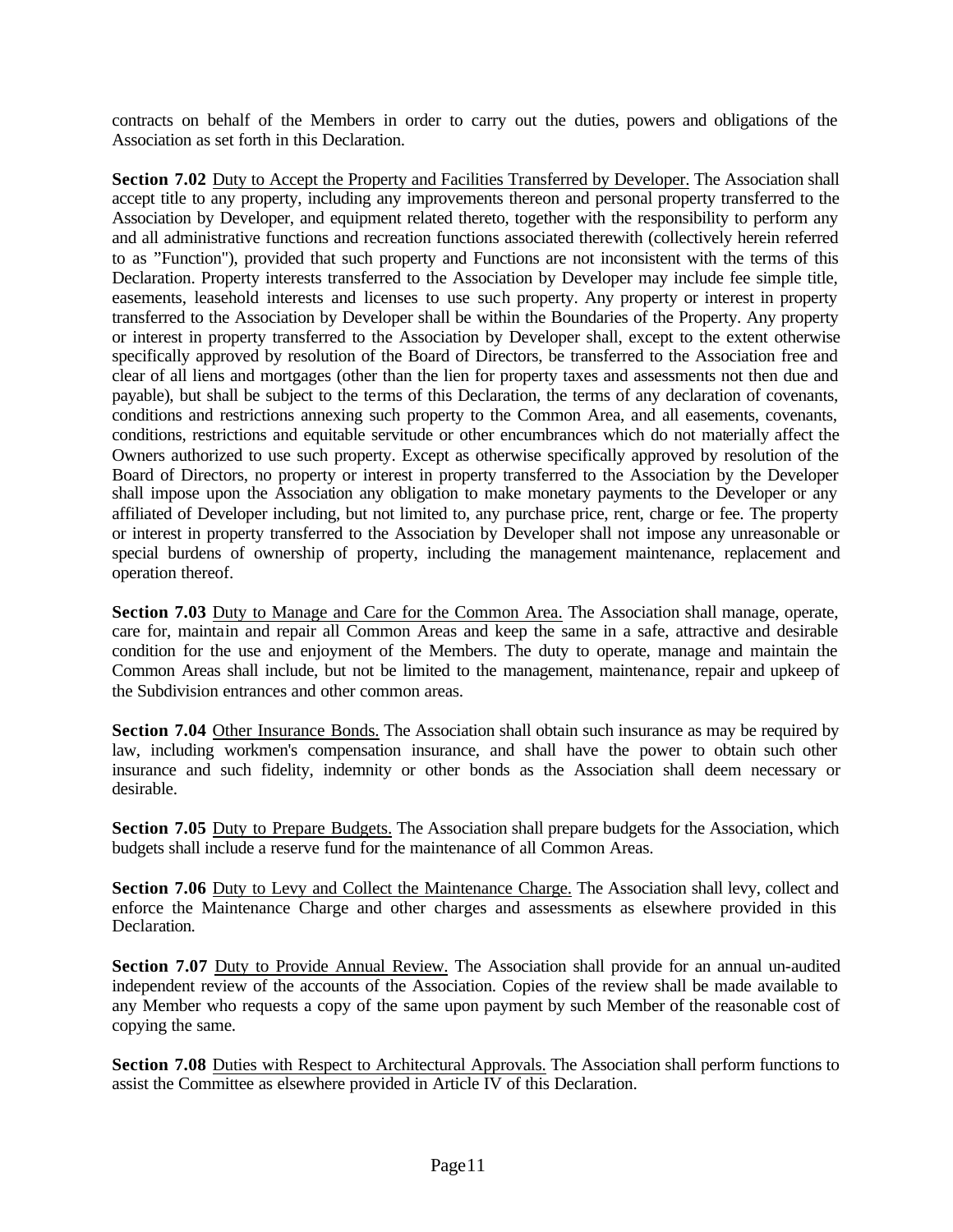**Section 7.09** Power to Acquire Property and Construct Improvements. The Association may acquire property or an interest in property (including leases) for the common benefit of Owners including improvements and personal property. The Association may construct improvements on such property and may demolish existing improvements.

**Section 7.10** Power to Adopt Rules and Regulations. The Association may adopt, amend, repeal and enforce rules and regulations ("Rules and Regulations"), fines, levies and enforcement provisions as may be deemed necessary or desirable with respect to the interpretation and implementation of this Declaration, the operation of the Association, the use and enjoyment of the Common Areas, and the use of any other property, facilities or improvements owned or operated by the Association.

**Section 7.11** Power to Enforce Restrictions and Rules and Regulations. The Association (and any Owner with respect only to the remedies described in (ii) below) shall have the power to enforce the provisions of this Declaration and the Rules and Regulations and shall take such action as the Board of Directors deems necessary or desirable to cause such compliance by each Member and each Related User. Without limiting the generality of the foregoing, the Association shall have the power to enforce both the provisions of this Declaration and the Rules and Regulations of the Association by anyone or more of the following means: (i) By entry upon any property within the Subdivision after notice and hearing (unless a bona fide emergency exists in which event this right of entry may be exercised without notice (written or oral) to the Owner in such manner as to avoid any unreasonable or unnecessary interference with the lawful possession, use or enjoyment of the improvements situated thereon by the Owner or any other person), without liability by the Association or the Owner thereof, for the purpose of enforcement of this Declaration or the Rules and Regulations; (ii) by commencing and maintaining actions and suits to restrain and enjoin any breach or threatened breach of the provisions of this Declaration or the Rules and Regulations; (iii) by exclusion, after notice and hearing, of any Member or Related User from use of any recreational facilities within the Common Areas during and for up to sixty (60) days following any breach by such Member or a Related User of a provision of this Declaration or such Rules and Regulations, unless the breach is a continuing breach in which case such suspension shall continue for so long as such breach continues; (iv) by suspension, after notice and hearing, of the voting rights of a Member during and for up to sixty (60) days following any such breach by Member or a Related User of a provision of this Declaration or such Rules and Regulations, unless the breach is a continuing breach in which case such suspension shall continue for so long as such breach continues: (v) by levying and collecting, after notice and hearing, an assessment against any Member for breach of this Declaration or such Rules and Regulations by such Member or a Related User which assessment reimbursed the Association for the costs incurred by the Association in connection with such breach; (vi) by levying and collecting, after notice and hearing, reasonable and uniform1y applied fines and penalties, established in advance in the Rules and Regulations of the Association, from any Member or Related User for breach of the Declaration or such Rules and Regulations by such Member or a Related User; and (vii) by taking action itself to cure or abate such violation and to charge the expenses thereof, if any, to such violating Members, plus attorney's fees incurred by the Association with respect to exercising such remedy. Before the Board may invoke the remedies provided above, it shall give registered notice of such alleged violation to Owner, and shall afford the Owner a hearing. If, after the hearing, a violation is found to exist, the Board's right to proceed with the listed remedies shall become absolute. Each day a violation continues shall be deemed a separate violation. Failure of the Association, or of any Owner, to take any action upon any breach or default with respect to any of the foregoing violations shall not be deemed a waiver of their right to take enforcement action thereafter or upon a subsequent breach or default.

**Section 7.12** Power to Grant Easements. In addition to any blanket easements described in this Declaration, the Association shall have the power to grant access, utility, drainage, water facility and other such easements in, on, over or under the Common Area.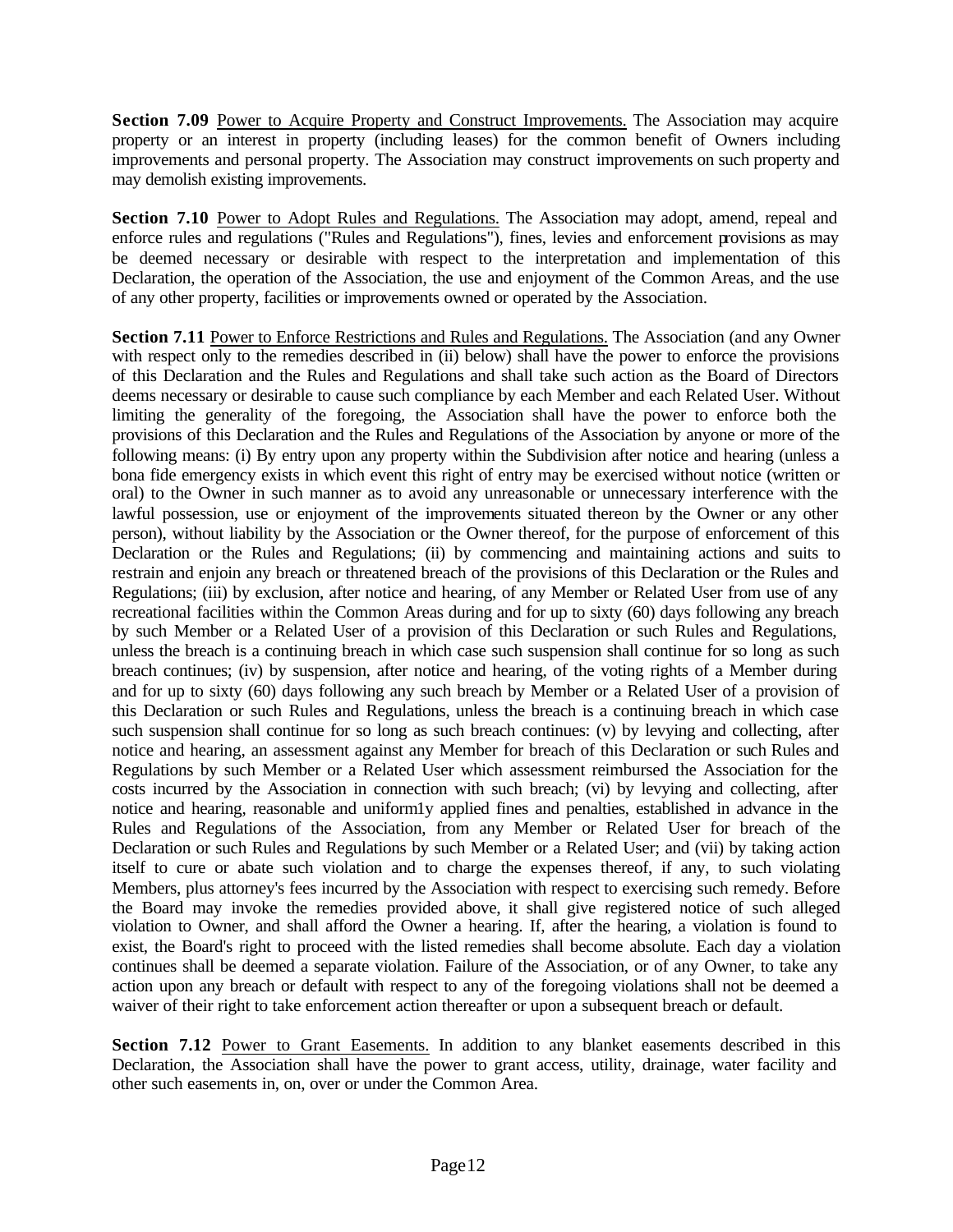### **ARTICLE VIII GENERAL PROVISIONS**

**Section 8.01** Term. The provisions hereof shall run with all property in SaddleRidge and shall be binding upon all Owners and all persons claiming under them for a period of forty (40) years from the date this Declaration is recorded, after which time said Declaration shall be automatically extended for successive periods of ten (10) years each, unless an instrument, signed by not less than a majority of the Owners of the Tracts responding to a written request to modify this document, has been recorded agreeing to amend or change, in whole or in part, this Declaration.

**Section 8.02** Amendments. This Declaration may be amended or changed, in whole or in part, at any time by the written agreement or by signed ballots voting for such amendment, of not less than a majority of the Owners of the Tracts responding to a written request. There shall be one vote per Tract. Anyone owning more than one Tract shall have one vote for each Tract owned. If the Declaration is amended by a written instrument signed by those Owners entitled to cast not less than a majority of all the votes of the Owners of the Association responding, such amendment must be approved by said Owners within three hundred sixty-five (365) days of the date the first Owner executes such amendment. The date an Owner's signature is acknowledged shall constitute prima facia evidence of the date of execution of said amendment by such Owner. Those Members entitled to cast not less than a majority of all of the votes of the members of the Association responding may also vote to amend this Declaration, in person, or by proxy, at a meeting of the Members duly called for such purpose, written notice of which shall be given to all Owners at least ten (10) days and not more than sixty (60) days in advance and shall set forth the purpose of such meeting. Notwithstanding any provision contained in the Bylaws to the Contrary, a quorum, for purposes of such meeting, shall consist of not less than seventy percent (70%) of all the Members (in person or by proxy) entitled to vote. Any such amendment shall become effective when an instrument is filed for record in the Real Property Records of Hays County, Texas, accompanied by a certificate, signed by a majority of the Board of Trustees, stating that the required number of Members executed the instrument amending this Declaration or cast a written vote, in person or by proxy, in favor of said amendment at the meeting called for such purpose. Copies of the written ballots pertaining to such amendment shall be retained by the Association for a period of not less than three (3) years after the date of filing of the amendment, or termination.

**Section 8.03** Severability. .Each of the provisions of this Declaration shall be deemed independent and severable and the invalidity of un-enforceability or partial invalidity or partial un-enforceability of any provision or portion hereof shall not affect the validity or enforceability of any other provision.

.

**Section 8.04** Liberal Interpretation. The provisions of this Declaration shall be liberally construed as a whole to effectuate the purpose of this Declaration.

**Section 8.05** Successors and Assigns. The provisions hereof shall be binding upon and inure to the benefit of the Owners, and the Association, and their respective heirs, legal representatives, executors, administrators, successors and assigns.

**Section 8.06** Effect of Violations on Mortgages. No violation of the provisions herein contained, or any portion thereof, shall affect the lien of any mortgage or deed of trust presently or hereafter placed of record or otherwise affect the rights of the mortgagee under any such mortgage, the holder of any such lien or beneficiary of any such deed of trust; and any such mortgage, lien or deed of trust may, nevertheless, be enforced in accordance with its terms, subject, nevertheless, to the provisions herein contained.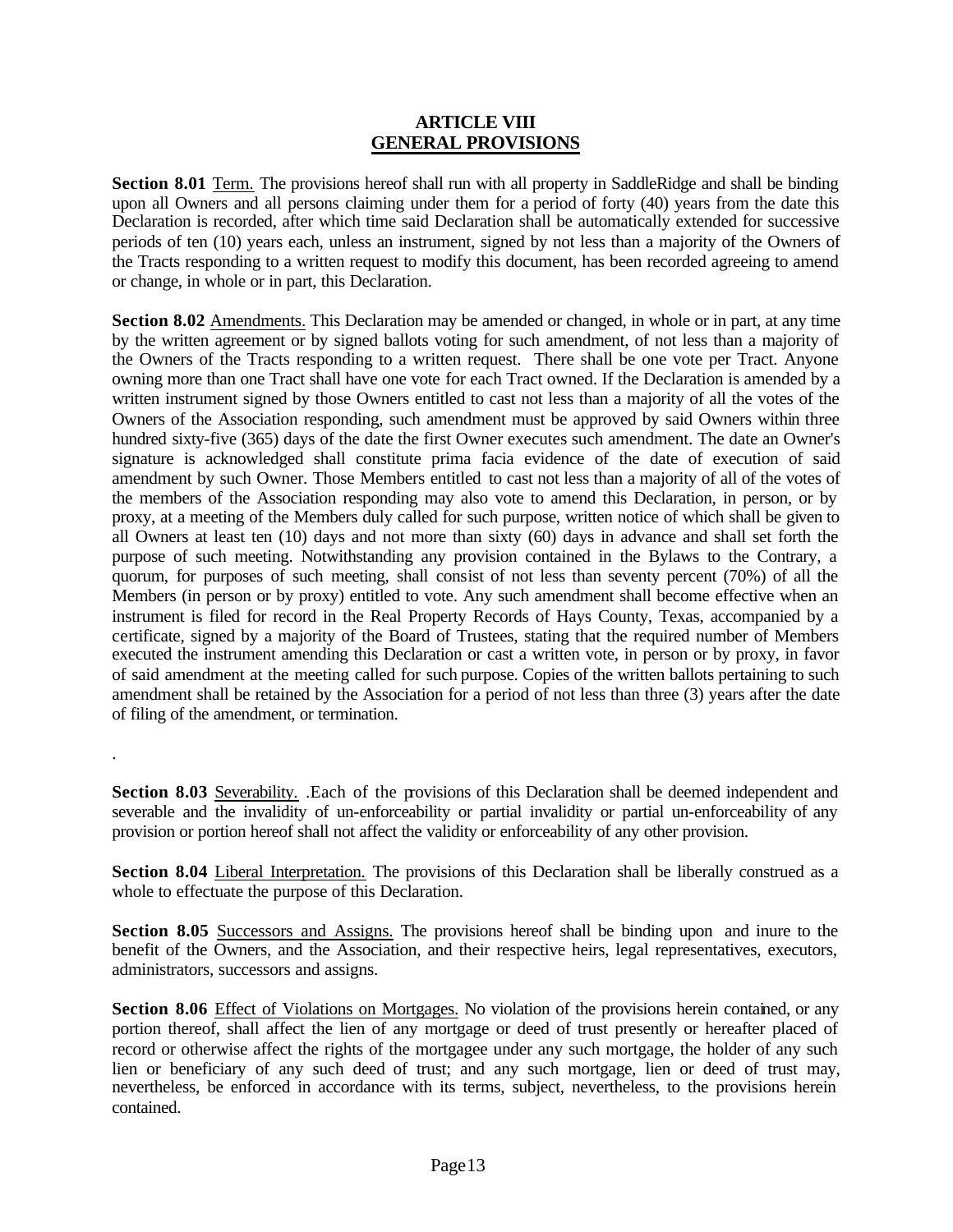Section 8.07 Terminology. All personal pronouns used in this Declaration and all exhibits attached hereto, whether used in the masculine, feminine or neuter gender, shall include all other genders; the singular shall include the plural and vice versa. Title of Articles and Sections are for convenience only and neither limit nor amplify the provisions of this Declaration itself. The terms "herein", "hereof" and similar terms, as used in this instrument refer to the entire agreement and are not limited to referring only to the specific paragraph. section or article in which such terms appear.